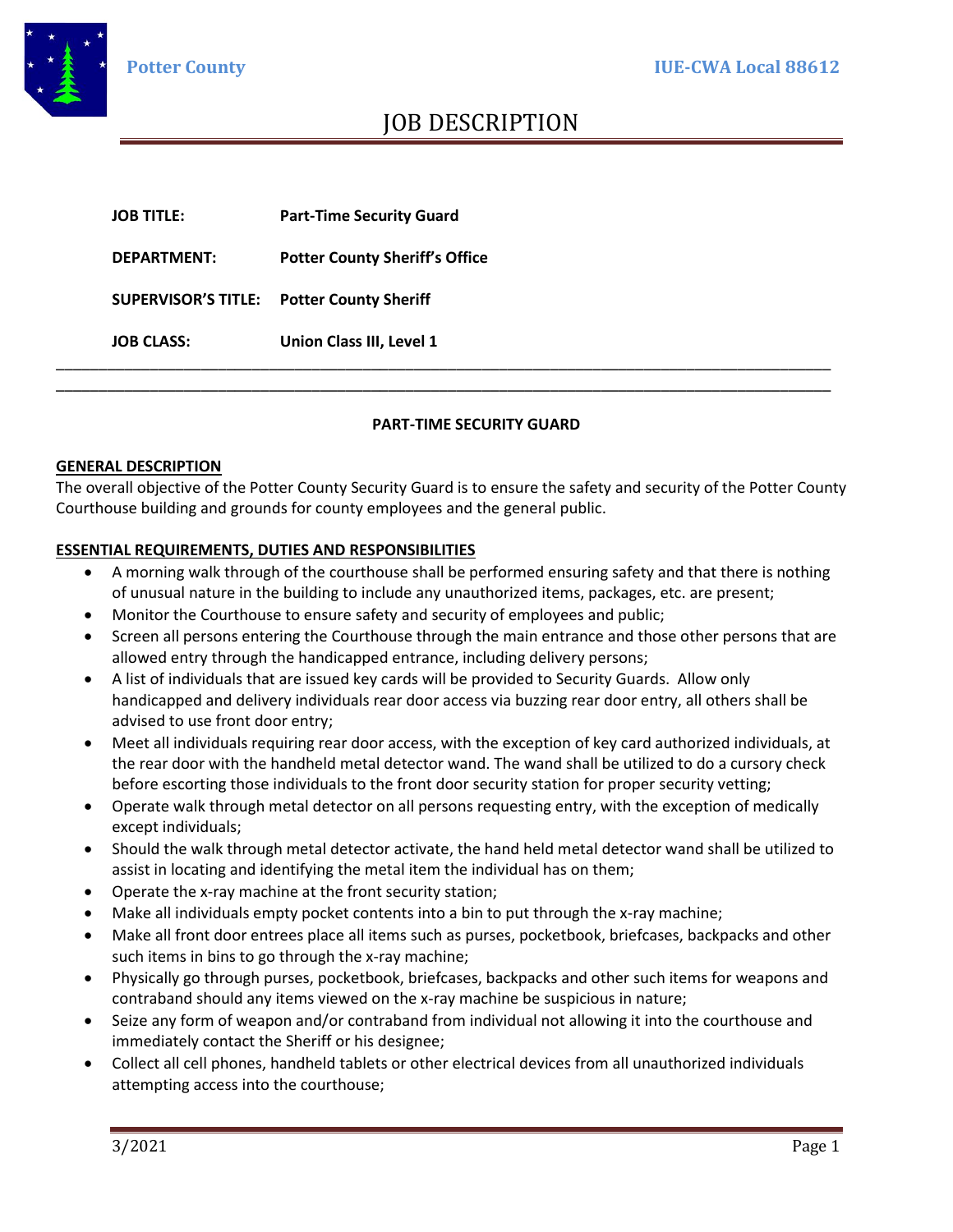

# JOB DESCRIPTION

- If an individual leaves the courthouse for any reason, they shall be put back through security as if it were their initial entry;
- Advise courtroom attendees of proper courtroom etiquette if a violation is immediately apparent;
- Identify and report all potential safety issues or any other problems to the Sheriff or his designee;
- Immediately contact the Sheriff or his designee if any criminal act is observed or brought to the attention of the Guard;
- Remove any unruly visitor or employee from the premises and immediately contact the Sheriff or his designee;
- Summon and assist emergency services when necessary;
- Direct building visitors to appropriate departments;
- Maintain required logs;
- Interact with all County departments and the general public;
- At closing time, make rounds inside the Courthouse and ensure the lights are turned off and the doors are locked and secure;
- Perform other job related duties as required;
- Perform any other reasonably requested task as directed by the Sheriff or his designee;

### **QUALIFICATION REQUIREMENTS**

KNOWLEDGE AND ABILITIES:

- Able to maintain strict confidence;
- Ability to work independently within standard operating procedures and legal requirements;

### EXPERIENCE AND TRAINING:

- High School diploma or equivalency;
- Security experience preferred, but not required;
- Must possess or successfully complete training for AED Certification, CPR/First Aid and OC Spray Certifications;
- Effective interpersonal and conflict resolution skills;
- Willingness to attend trainings related to job position;

### PHYSICAL REQUIREMENTS:

- Must be able to stand for long periods throughout the workday with intermittent periods of sitting and walking;
- Must demonstrate emotional stability;
- Must be able to physically and mentally react quickly in the event of a disturbance or physical outbreak;
- Normal manual dexterity and hand-eye coordination;
- Corrected hearing and vision to normal range;
- Verbal communication.

### ADDITIONAL REQUIREMENTS:

• Possession of a valid Pennsylvania driver's license;

**HOURS:** Up to 29 hours work week; with a ½ hour unpaid lunch.

**PAY RATE AND BENEFITS**: Pay rate and benefits are based on the union contract.